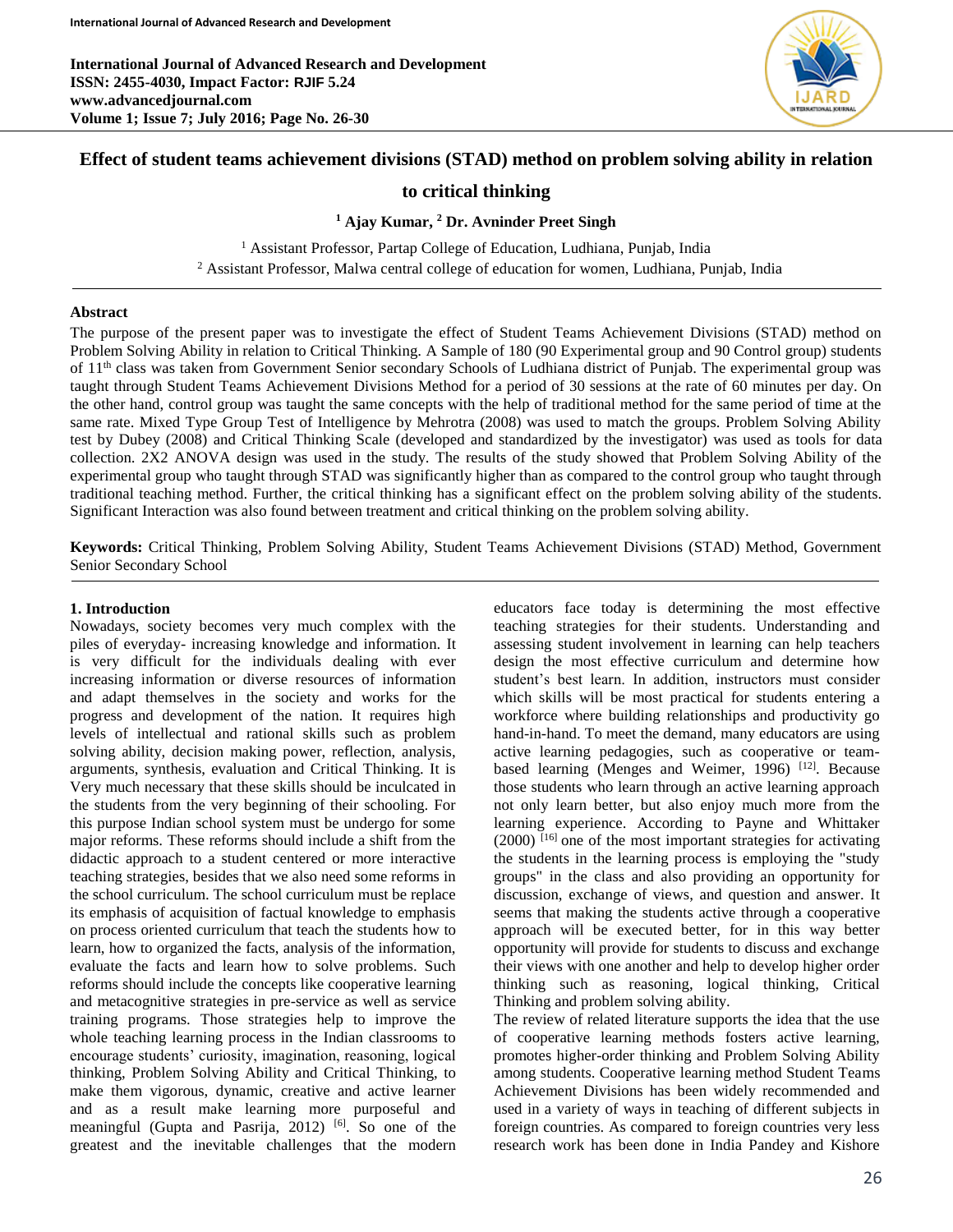$(2002)$  <sup>[15]</sup>; Gupta (2004)<sup>[7]</sup>; Thakur (2006)<sup>[21]</sup>; Thomas  $(2007)$  <sup>[22]</sup>; Kagathara  $(2009)$  <sup>[11]</sup>; Pushpanjali and Satyaprakasha (2010) <sup>[18]</sup>; Dahiya M. (2011) <sup>[3]</sup>; Santosh  $(2012)$ <sup>[19]</sup>; work on cooperative learning, but all these studies are conducted out sides the Panjab. Only one study by Singh (2014) conducted on Panjab secondary school students with cooperative learning method i.e. Jigsaw. No such study has been conducted on the senior secondary school students of Punjab state with student teams achievement divisions cooperative learning method. Thus the proposed study seems fully justified and indispensable as it investigates the effect of (STAD) method of achievement in economics and Problem Solving Ability in relation to Critical Thinking of XI class school students in the state of Punjab. Therefore, the present study was conducted with the following objectives.

## **2. Objectives of the Study**

- 1. To study the significance of difference in Problem Solving Ability of the groups taught through Student Teams Achievement Divisions method and traditional teaching method.
- 2. To study the significance of difference in Problem Solving Ability of the groups having high and low Critical Thinking.
- 3. To study the first order interaction between teaching method and Critical Thinking on Problem Solving Ability.

## **Hypotheses**

- **H01:** There exists no significant difference in the mean gain scores on the Problem Solving Ability of the groups taught through Student Teams Achievement Divisions method and traditional method.
- **H02:** There exists no significant difference in the mean gain scores on the Problem Solving Ability of the groups having high and low Critical Thinking.
- **H03:** There exists no significant interaction between the teaching methods and Critical Thinking on Problem Solving Ability.

## **Sample**

The population of the study was  $11<sup>th</sup>$  class students studying in P.S.E.B affiliated schools of Ludhiana district of Punjab. Due to the experimental nature of the study, Sample was

confined to only two Govt. Senior Secondary Schools, which were selected randomly from the available list through lottery method. The sample comprised of 180 economics students of  $11<sup>th</sup>$  class for experimentation. So, following the instructions of the school two intact sections of  $11<sup>th</sup>$  class were taken; randomly one was selected as the experimental group and another as a control group and the same procedure was followed in the second school for the selection of sample.

## **Measure**

In the present study Mixed Type Group Test of Intelligence by Mehrotra (2008)<sup>[13]</sup>, Critical Thinking Scale (developed and standardized by the investigator) and Problem Solving Ability test by Dubey  $(2008)$ <sup>[4]</sup> was employed by the investigator to collect the data.

#### **Procedure**

The sample was selected from two Govt. Senior Secondary Schools (affiliated to PSEB) of District Ludhiana. The Random sampling technique was employed to select the sample school. Then the permission was taken from the principals of the school for conducting the experiment. In the first step, the sample was divided into two groups randomly. One group was termed as the experimental group and the other as the control group. Critical Thinking scale and Problem Solving Ability Test were administered to both the groups (N=180 students) as pre-test. Then the experimental group was taught economics through Student Teams Achievement Divisions Method (with modules prepared by researcher) for a period of 30 sessions at the rate of 60 minutes per day. On the other hand, control group was taught the same concepts with the help of traditional method for the same period at the same rate. After completion of the treatment both groups were administered Problem Solving Ability test as post-test.

## **3. Results and Discussion**

## **Analysis Related with Matching of Groups**

The two groups, that is, experimental group and control group were formed randomly. Therefore, matching on the extraneous variables is ensured. To confirm it, experimental group and control group were matched on the variables of problem solving ability, Critical Thinking and intelligence.

**Table 1:** Showing t-ratio between mean values of the groups taught through Student Teams Achievement Divisions (STAD) Method and Traditional Teaching Method on Problem Solving Ability, Critical Thinking and Intelligence as Pre-Test.

| <b>Variable</b>         | <b>Student Teams Achievement</b><br><b>Divisions Method Group</b> | <b>Traditional Teaching</b><br><b>Method Group</b> | t-ratio             |
|-------------------------|-------------------------------------------------------------------|----------------------------------------------------|---------------------|
| Problem Solving Ability | $Mean = 5.04$                                                     | Mean $=$ 5.16                                      |                     |
|                         | $SD = 1.63$                                                       | $SD = 1.74$                                        | 0.251 <sub>NS</sub> |
|                         | $N = 90$                                                          | $N = 90$                                           |                     |
| Critical Thinking       | Mean = $118.87$                                                   | Mean = $118.17$                                    |                     |
|                         | $SD = 6.66$                                                       | $SD = 10.28$                                       |                     |
|                         | $N = 90$                                                          | $N = 90$                                           | 1.29NS              |
|                         | Mean = $52.85$                                                    | Mean $= 52.51$                                     |                     |
| Intelligence            | $SD = 3.16$                                                       | $SD = 4.67$                                        | 0.593NS             |
|                         | $N = 90$                                                          | $N = 90$                                           |                     |

NS Not significant at 0.05 level of significance

It is evident from the table 1 that mean scores of the groups taught through Student Teams Achievement Divisions (STAD) Method and traditional teaching method in Problem Solving Ability are 5.04 and 5.16 respectively and standard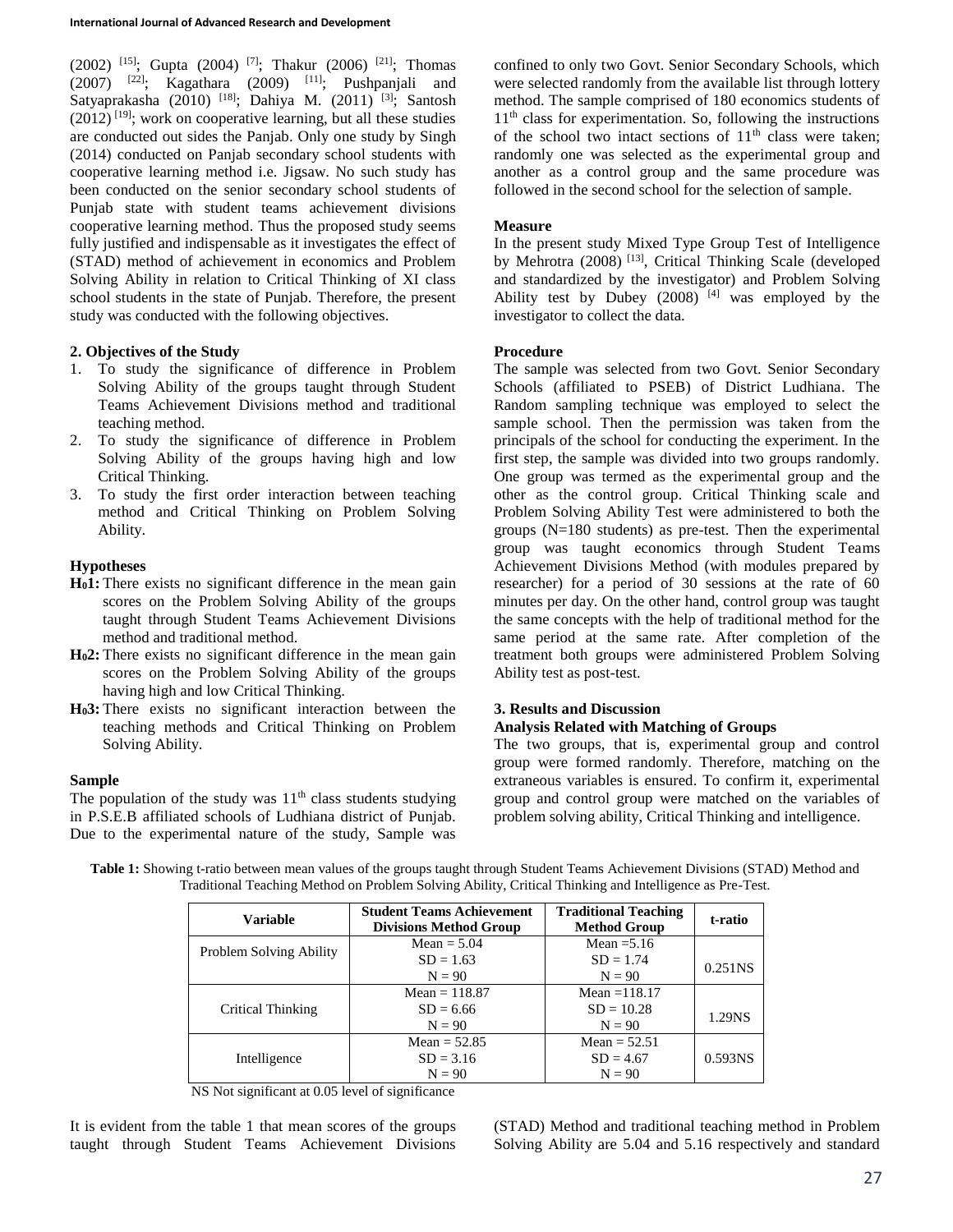deviations for the same are 1.63 and 1.74 respectively. The value of t-ratio came out to be .251 which is insignificant showing no significant difference in Problem Solving Ability of both the groups.

It is also evident from the table 1 that the mean scores of the groups taught through Student Teams Achievement Divisions (STAD) Method and traditional teaching method in Critical Thinking are 118.87 and 118.17 respectively and standard deviations for the same are 6.66 and 10.28 respectively. The value of t-ratio came out to be 1.29 which is insignificant showing no significant difference in Critical Thinking of both the groups.

Further table 1 also reveals that the mean scores of the groups taught through Student Teams Achievement Divisions (STAD) Method and traditional teaching method in intelligence are 52.85 and 52.16 respectively, and standard deviations for the same are 3.16 and 4.67 respectively. The value of t-ratio came out to be .593 which is insignificant showing no significant difference in intelligence of both the groups.

From the above discussion, it can be concluded that there are no significant difference in the groups taught through Student Teams Achievement Divisions (STAD) Method and traditional teaching method on the variables of Problem solving ability, Critical Thinking and intelligence. Hence, both the groups can be treated as equivalent groups.

2x2 analysis of variance related with gain scores on the Problem Solving Ability in relation to teaching strategy and Critical Thinking was carried out. The summary of the results is given in the table 2.

**Table 2:** Summary of 2 X 2 Analysis of Variance on Gain Scores on the Problem Solving Ability in Relation to Teaching Strategy and Critical Thinking

| <b>Source of Variation</b>                    | SS     | dr | <b>MSS</b> | <b>F-Value</b> |
|-----------------------------------------------|--------|----|------------|----------------|
| Main Effects                                  |        |    |            |                |
| A: Teaching Strategy                          | 324.00 |    | 324.00     | $102.59**$     |
| <b>B:</b> Critical Thinking                   | 57.76  |    | 57.76      | 18.29**        |
| <b>First Order Interaction</b>                |        |    |            |                |
| A X B (Teaching Strategy x Critical Thinking) | 16.00  |    | 16.00      | $5.07*$        |
| Within Group (Error)                          | 303.20 | 96 | 3.16       |                |
| Total                                         | 700.96 | 99 |            |                |

\*\*Significant at 0.01 level of Confidence \* Significant at 0.05 level of Confidence.

 $F_{table}$  (1, 96) at 0.01 and 0.05 level of significance is 6.87 and 3.93 respectively.

### **Main Effect A**

Main effect of Teaching Strategy (Student Teams Achievement Divisions Method and Traditional Teaching Method) on the variable of Problem Solving Ability

It is evident from the table 2 that the F-ratio for the difference between mean gain scores on the Problem Solving Ability of the groups taught through Student Teams Achievement Division Method and Traditional Teaching Method came out to be 102.59 which is significant at the 0.01 level of confidence. It means that both the groups were significantly different on the gain scores on the variable of problem solving ability. Hence, the null hypothesis Ho 1 stating that there exists no significant difference in the mean gain scores on the Problem Solving Ability of groups taught through Student Teams Achievement Divisions Method and Traditional Method is rejected. Further, the means of the group who taught through Student Teams Achievement Division Method (Mean=6.32) was significantly higher than the group who taught through traditional teaching method (Mean =2.72) on the variable Problem Solving Ability. It may be inferred that the mean gain scores of groups taught through Student Teams Achievement Divisions Method and Traditional Teaching Method may not be considered equal and are different beyond the contribution of chance. Thus, it may be concluded that the STAD cooperative learning method was significantly better than the traditional method of teaching.

The above result has been found to be supported by Heller, Keith and Anderson  $(1992)$ <sup>[8]</sup> in their study, they were found that better problem solutions emerged through cooperation than were achieved by individuals working alone. Similarly

Barham  $(2002)$ <sup>[2]</sup> proved that there was a positive impact of applying such strategies in enhancing mathematical achievement and promoting problem solving skills compared with the impact made by traditional teaching strategies. Aluko and Olorundare  $(2007)$ <sup>[1]</sup> found that there was a significant difference in the performance of chemistry students exposed to cooperative instructional Strategy, individualistic instructional strategy and conventional teaching method. Supardi and Zukarnain  $(2015)$ <sup>[20]</sup> found that there is a difference in terms of students' ability of mathematics communication to whom were given cooperative learning model type STAD with type TPS.

#### **Main Effect B**

Main effect of Critical Thinking (High and Low) on the variable of Problem Solving Ability

It is also evident from the table 2 that the F-ratio for the difference between mean gain scores on the Problem Solving Ability of the groups having high and low Critical Thinking came out to be 18.29 which is significant at the 0.01 level of confidence. It means that both the groups were significantly different on the gain scores on the variable of problem solving ability. Hence, the null hypothesis Ho 2 stating that there exists no significant difference in the mean gain scores on the problem solving ability of groups having high critical thinking and low critical thinking is rejected. Further, the means of the group who has high level critical thinking (Mean=5.28) was significantly higher than the group who has low level critical thinking (Mean=3.76) on the variable problem solving ability. It may be inferred that the mean gain scores of the groups having high critical thinking and low critical thinking may not be considered equal and are different beyond the contribution of chance. Thus, it may be concluded that the critical thinking has a significant effect on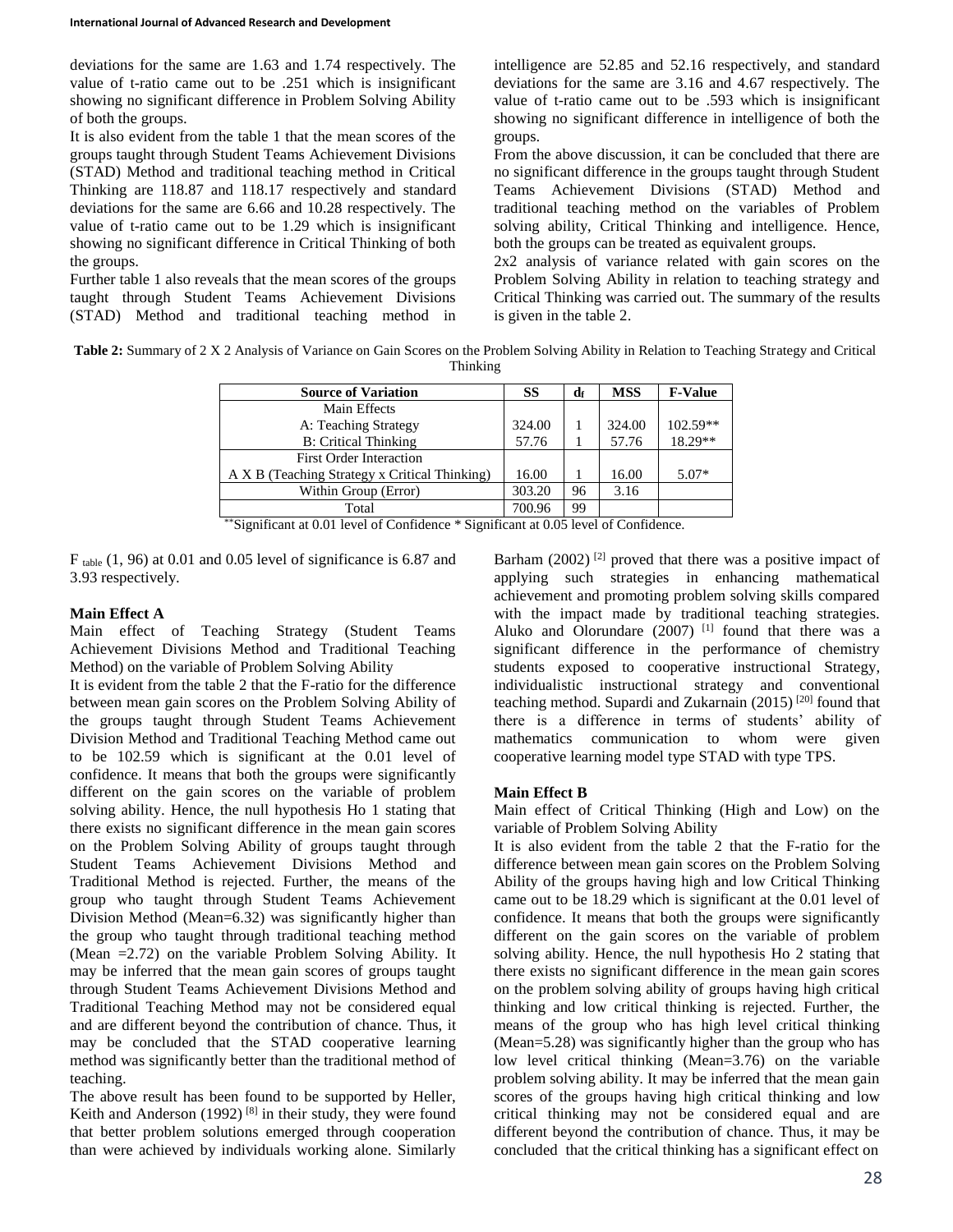the problem solving ability of the students.

The above result has been found to be supported by Johnstone (2006)<sup>[9]</sup> found that the students' problem-solving ability improved over time, which suggests that the Critical Thinking exercises were effective. Friedel, Rhoades, Irani, Gallo and Fuhrman  $(2008)^{5}$  found correlations were significant, but low and indicated that Critical Thinking and problem-solving may be more independent than previously thought. Khoo, Abdul and Naser (2011) found a significant difference between AE level (F  $(2, 65) = 8.534$ ,  $p < .05$ ) and TE (F  $(2,223) = 4.320, p < .05$ ) at the level of critical thinking mean score. Similarly Özyurt (2015) <sup>[14]</sup> also found a significant relationship between the critical thinking dispositions and the problem solving skills of students.

## **Interaction Effect (A X B)**

First order interaction effect of Teaching Strategy and Critical Thinking on the variable of Problem Solving Ability Further table 2 reveals that the F-ratio for the difference in mean gain scores on the Problem Solving Ability of students due to interaction between Teaching Strategy and Critical Thinking Levels came out to be 5.07 which is significant at 0.05 level of confidence. The results show that different groups scored different mean gain scores on the Problem Solving Ability for two types of instructional treatments and Critical Thinking. It means that gain scores due to interaction of treatment strategy yielded different mean gain scores for students with High critical thinking and low critical thinking. Hence, the null hypothesis Ho 3 stating that there exists no significant interaction between teaching method and critical thinking on the variable of problem solving ability is rejected.

## **4. Discussion**

In the present study the group of students who exposed to Student Teams Achievement Division cooperative learning Method were found to be enhance their Problem Solving Ability in comparison to those students who are exposed to the traditional teaching method. Critical thinking has a significant effect on the problem solving ability of the students. Significant Interaction was also found between treatment and Critical Thinking on the problem solving ability. Thus the results of the study highlight the positive effect of STAD cooperative learning method on the Problem Solving Ability of the students and critical thinking also has a significant relationship with problem solving ability.

This may be due to the fact that Student Teams Achievement Division cooperative learning method provides enough opportunities for all the learners with different abilities to cooperate, participate, and interact with each other in classroom situations and thus motivated them to take part actively in the learning activity. This gave them a chance to work together, express their thoughts, listen others point view on a particular problem, discuss the ideas with others and find out the alternative ways of solving problems. Therefore, Student Teams Achievement Division Method is a method of active learning where students are engaged in some activity, interact with each other and work for the achievement of the common goal. In tradition method students have been expected to learn how to solve problems by looking at the way teacher solve the problem on the blackboard. Instead, in this method (STAD) the learners are actively involved in the learning, tackles problems in groups, express their point of

with freedom, try to understand the concept in-depth and construct their own knowledge which further help the students to enhance their higher order cognitive skills such as, logical reasoning, inference, reasoning, analysis and problem solving ability.

## **5. References**

- 1. Aluko KO, Olorundare AS. Effects of cooperative and individualistic instructional strategies on students' problem solving abilities in secondary school chemistry in Ilesa, Nigeria. African Research Review, 2007; 1(1):121-130. Available from http://www.ajol.info/ index.php/arrwv/article/veiw/40995
- 2. Barham AI. An assessment of the effectiveness of cooperative learning strategies in promoting problemsolving skills and achievement in mathematics. Published Doctoral thesis, University of Huddersfield, 2002. Available from http://eprints.hud.ac.uk/6907/
- 3. Dahiya M. A study of the effectiveness of student-team achievement division (STAD) and group investigation (GI) methods of cooperative learning on high school students. Published Ph.D. thesis, Dept. of Education, Maharshi Dayanand University, Rohtak, 2011. Available from http://shodhgana.inflibnet.ac.in/handle/10603/7841
- 4. Dubey LN. Manual of Problem Solving Ability Test. Agra: National Psychological Corporation, 2008.
- 5. Friedel CR, Irani TA, Rhoades EB, Fuhrman NE, Gallo M. It's in the genes: exploring relationships between Critical Thinking and problem solving in undergraduate agriscience students' solutions to problems in mendelian genetics. Journal of Agricultural Education, 2008; 49(4):25-37. Available from http://files.eric.ed.gov/ fulltext/EJ839902.pdf
- 6. Gupta M, Pasrija P. Effect of Cooperative Learning on High School Students' Mathematical achievement and retention using TAI and STAD methods. Indian Journal of Psychology and Education, 2012; 2(1):75-86.
- 7. Gupta ML. Enhancing Student Performance Through Cooperative Learning In Physical Sciences. Assessment and Evaluation In Higher Education, 2004; (29):1
- 8. Heller P, Keith R, Anderson S. Teaching problem solving through cooperative grouping. Part 1: Group versus individual problem solving. American Journal of Physics, 1992; 60(7):627-636. Available from http:/www.ied.edu.hk/apfslt.v8\_issue2/hoff/hoff11.htm# 11
- 9. Johnstone MN. Augmenting Postgraduate Student Problem-Solving Ability by the Use of Critical Thinking Exercises. Proceedings of the EDU-COM 2006 International Conference. Engagement and Empowerment: New Opportunities for Growth in Higher Education, Edith Cowan University, Perth, Western Australia, 2006, 22-24. Available from http://ro.ecu.au/ cgi/viewcontent.cgi?article=1080&content=ceducom
- 10. Khoo YY, Abdul GKA, Naser JA. Collaborative Problem Solving Methods towards Critical Thinking. International Education Studies, 2011; 4(2):58-62. Available from http://www.ccsenet.org/ies
- 11. Kagathara JA. A study of effectiveness of cooperative learning method for teaching English. Published Ph. D. Thesis, Dept. of Education, Sardar Patel University,